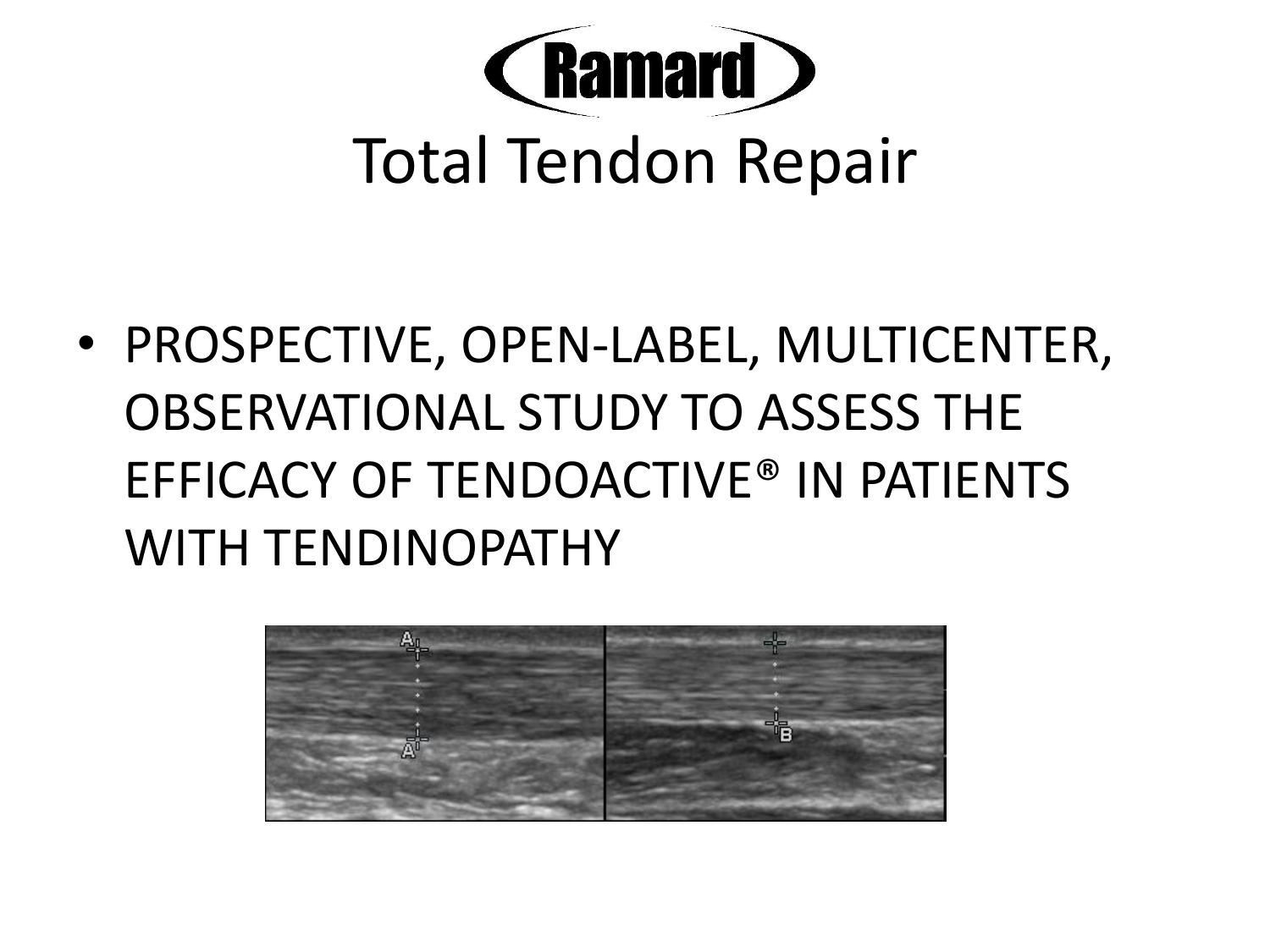## **PARTICIPATING CENTERS**

**INVESTIGADOR** 

#### **CENTRO**

#### CAR de Sant Cugat (Sant Cugat) Dr. Andreu Arqué Clinica Teknon (Barcelona) Artro Esport (Barcelona) Mútua Catalana de Fútbol (BCN) Clínica Diagonal (Esplugues) Dra, Marian Blàbia Traumasalut (Sabadell) Dr. Jaume Fontseré Xarxa Sanitària i Social de Sta. Tecla (Unitat de medicina de l'esport) - Centre Mèdic Rambla Nova Dr. Carlos Hernández Dr. Jordi Boluda Lenox Corachan (Barcelona) Activa Mútua (Barcelona) Dr. Tomislav Kranjec Dra, Ana de la Torre Clínica CEMTRO (Madrid) Asepeyo (Madrid) Clínica Karin Freitag (Madrid) Dra. Karin Freitag **Hospital Universitario Montepríncipe** Dr. José Mª Villalón Hospital Ruber Internacional (Madrid) Clínica DEYRE (Madrid) Clínica Nuestra Señora Avda, América Dr. Carlos T. Simorte Hospital de Madrid (Madrid)

Dr. Miquel García Alfonso Dr. José Antonio Laucirica Dra, Marta Rius Vilarrubia Dr. Gilberto Díaz Motola Dr. Jaime Baselga / Dr. Pedro Hernández Dr. Dr. José Gonzalez /Guillermo Rodríguez Fabián Dr. Horacio Rodríguez Cazar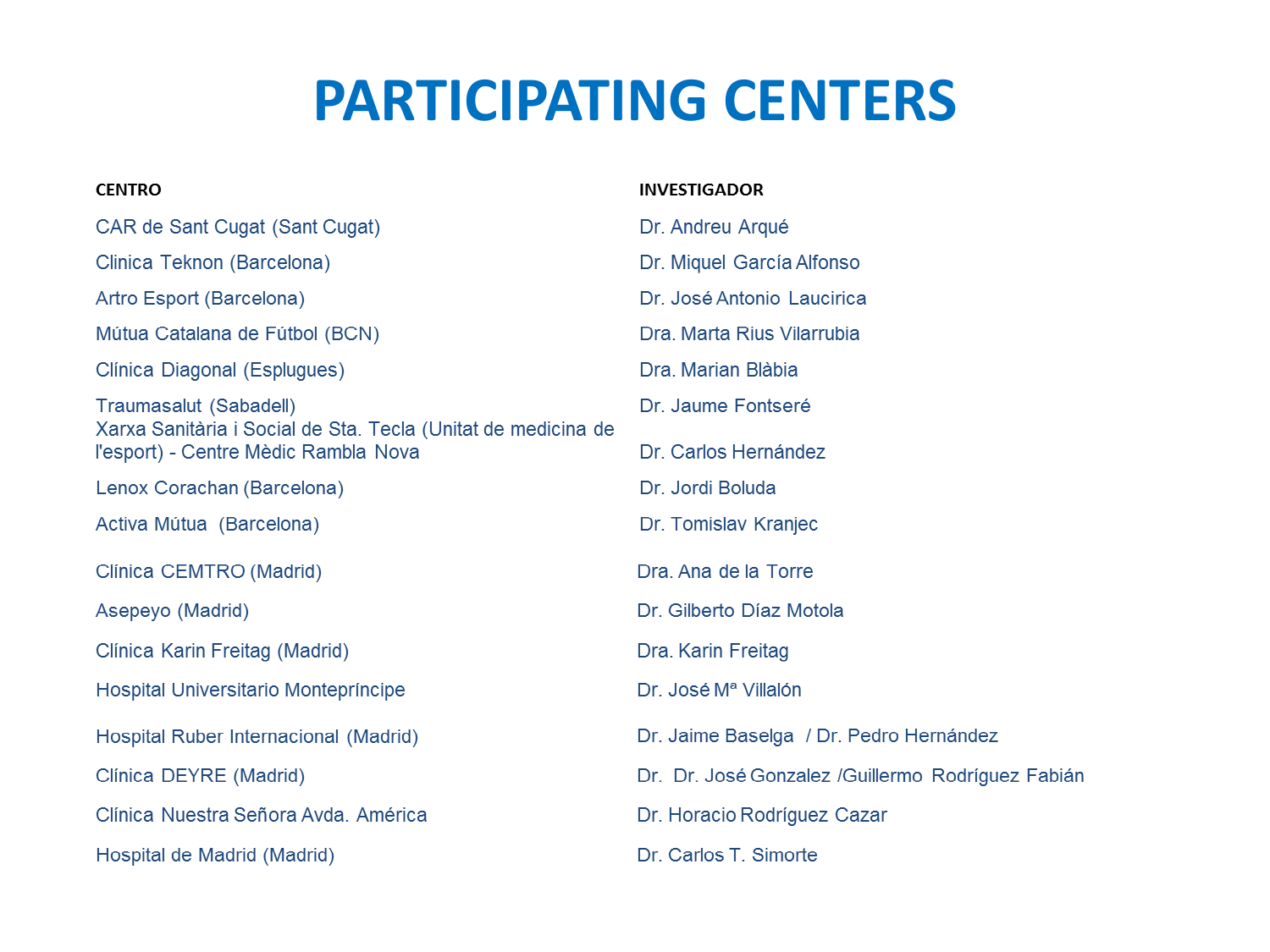## **METHODS**

#### **OBJECTIVES:**

- Primary objective: To assess the effect of Tendoactive<sup>®</sup> on the clinical symptoms of tendinopathies
- Secondary objectives:
	- $-$  To assess the effect of Tendoactive<sup>®</sup> on tendon structure
	- To quantificate the consumption of analgesics during the treatment with Tendoactive<sup>®</sup>
	- $-$  To assess the satisfaction of patients treated with Tendoactive<sup>®</sup>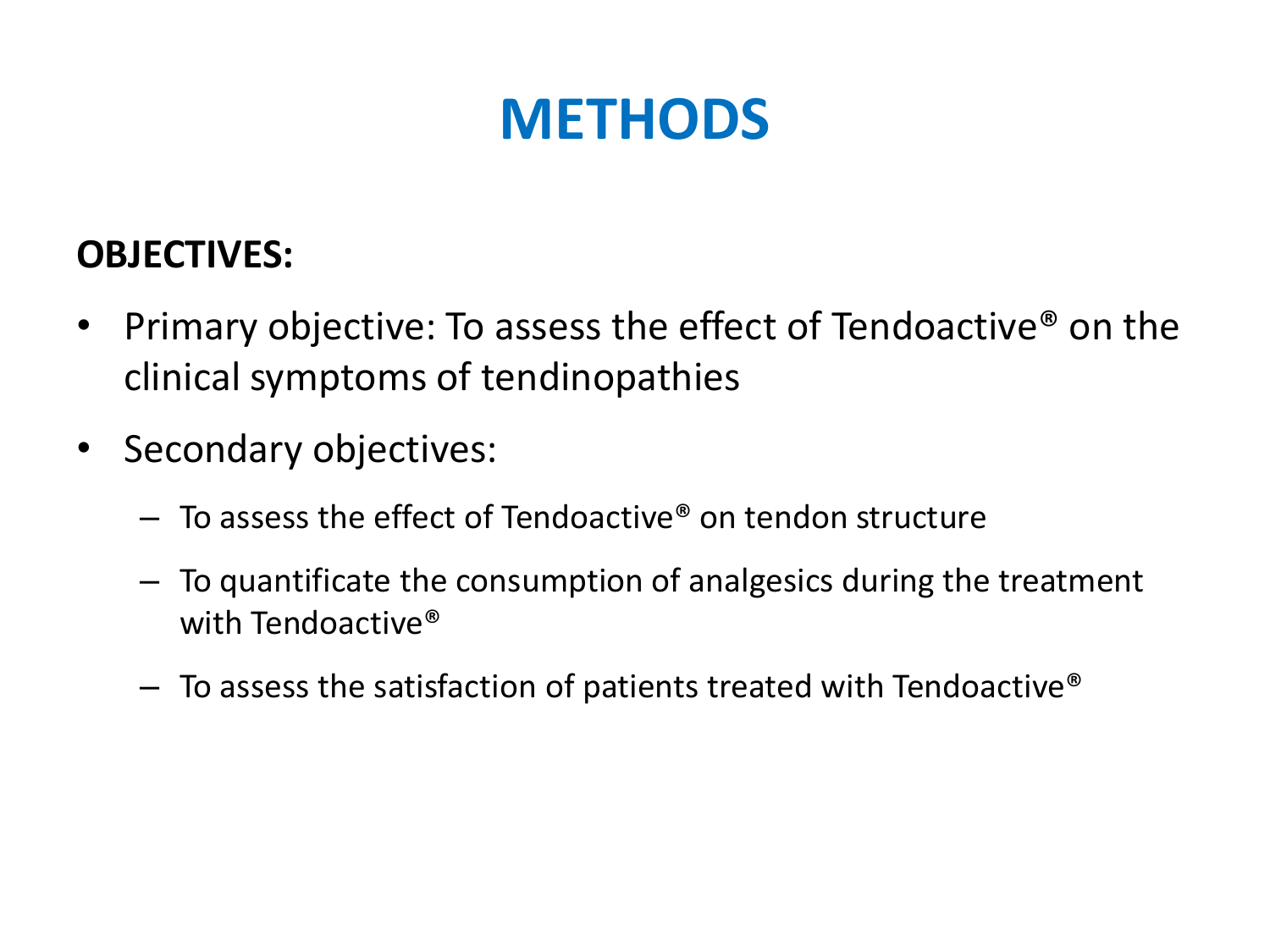## **METHODS**

- Study population: 98 patients with tendinopathy (32 Achilles tendon, 34 patellar tendon and 32 epicondylitis) were included
- Study duration: 3 months (1 control/month)
- Efficacy outcomes
	- Functional score (VISA-A, VISA-P, PRTEE)
	- Pain (VAS) during rest/activity
	- Ultrasonographic tissue characterization
	- Patient's satisfaction
	- Analgesics consumption
- Safety: Adverse events were recorded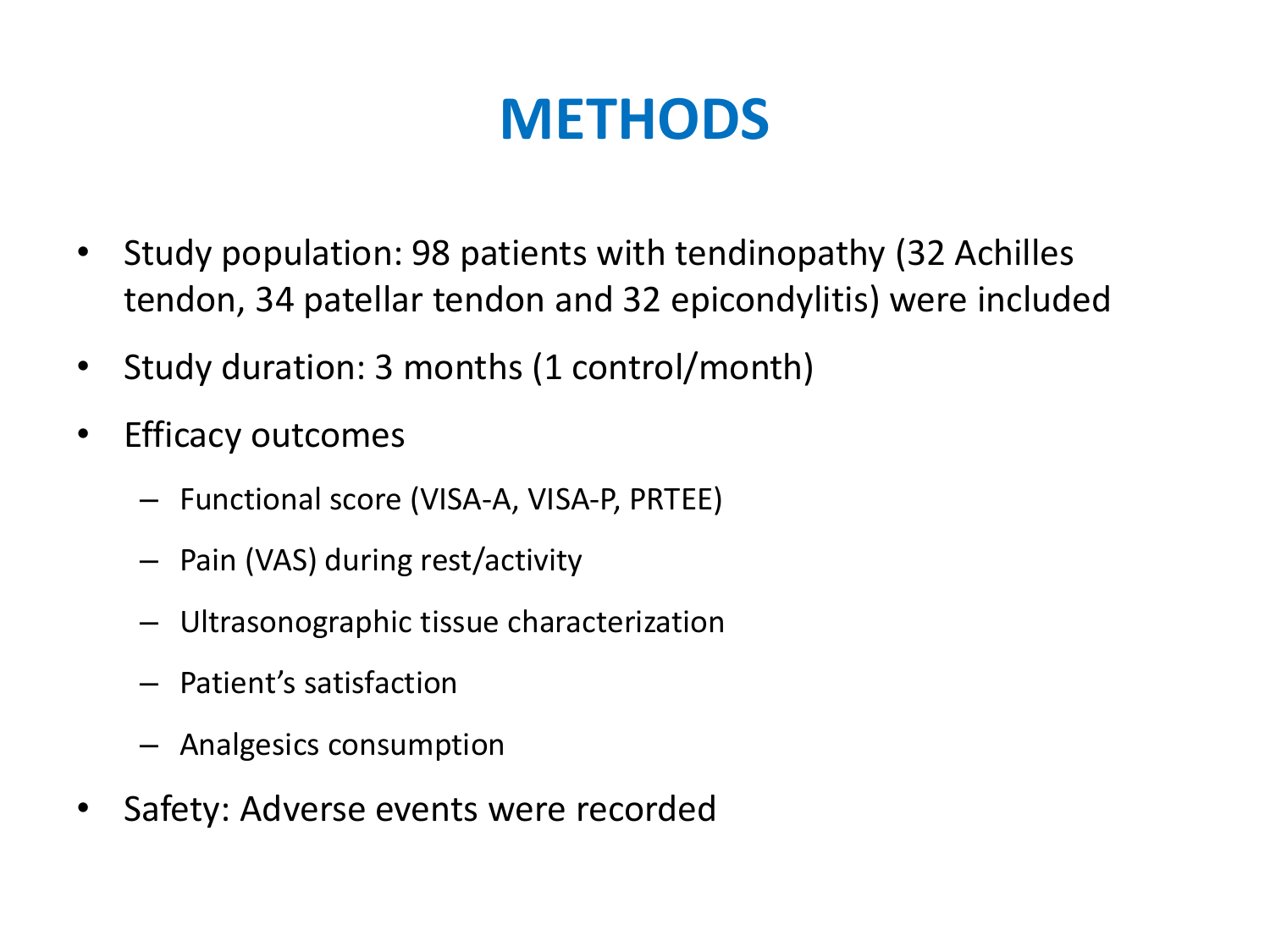## **METHODS**

#### **Inclusion criteria:**

- Men and non-pregnant women > 18 years old
- Patients with tendinopathy in Achilles tendon, patellar tendon or epicondylitis

*(Diagnosis based on clinical examination showing a painful thickening of the tendon, and confirmed by ultrasonography: local thickening of the tendon, irregular tendon structure with hypoechoic areas and irregular fiber orientation)*

#### **Exclusion criteria:**

- Patients < 18 years old
- Known presence of a pregnancy
- Clinical suspicion of neurological disorder
- Clinical suspicion of internal disorders (spondyloarthropathy, gout, hyperlipidemia, rheumatoid arthritis and sarcoidosis)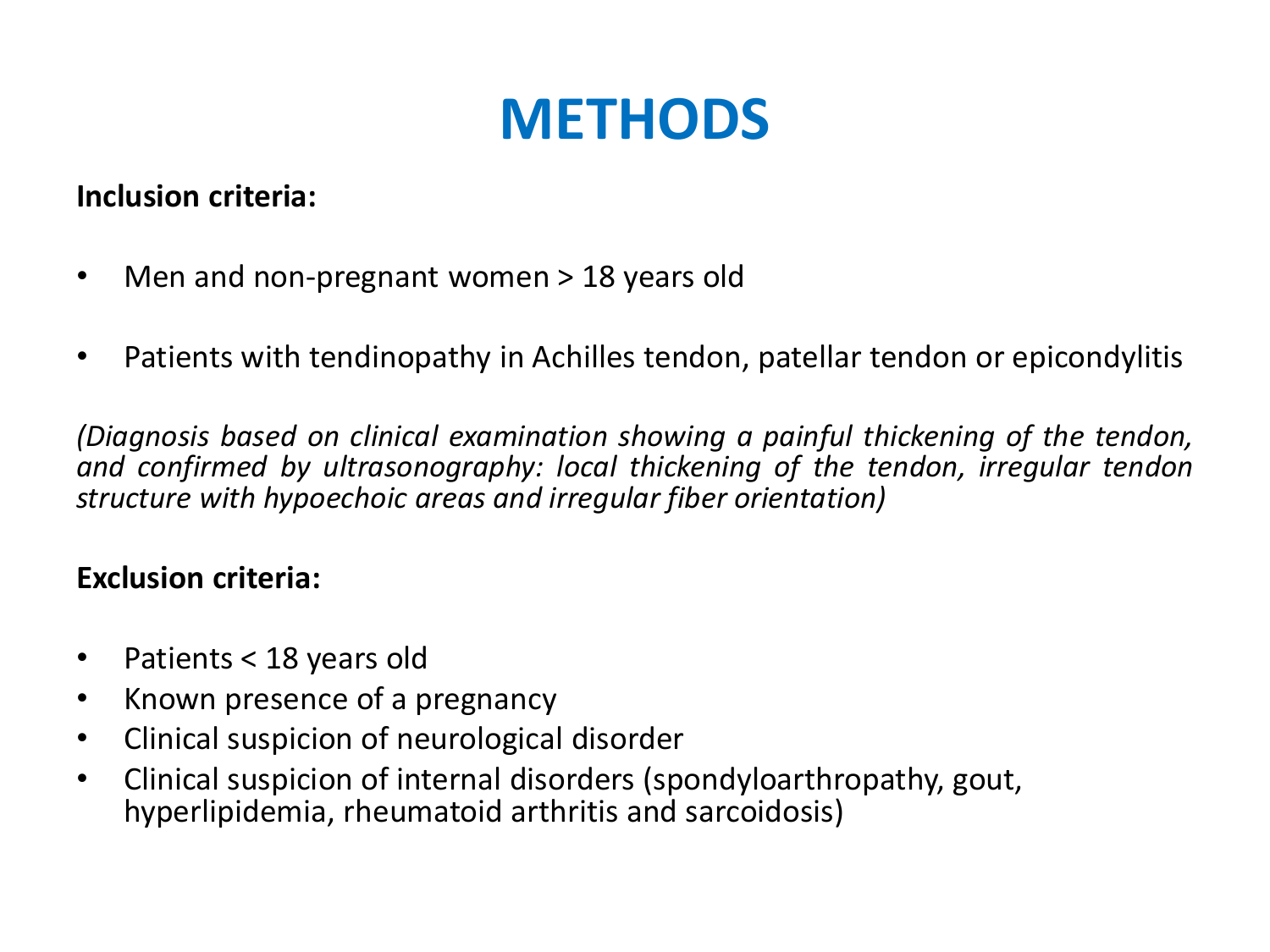## **PATIENTS**

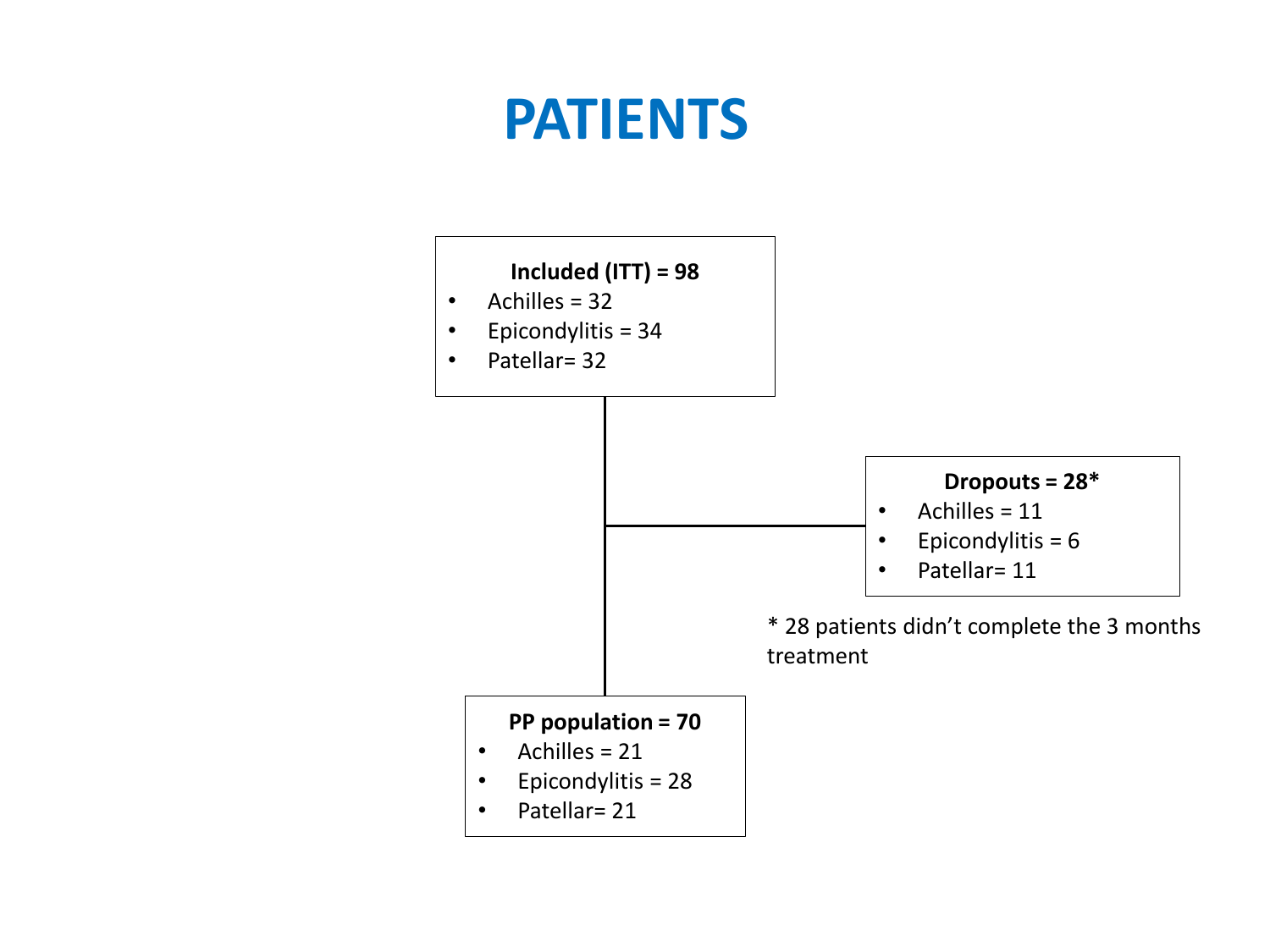## **BASELINE CHARACTERISTICS**

|                                                 | <b>ACHILLES</b> | <b>EPICONDYLITIS</b> | <b>PATELLAR</b> |
|-------------------------------------------------|-----------------|----------------------|-----------------|
| Age (years)                                     | 49,2            | 47,7                 | 39,0            |
| Sex (n, $M/W$ )                                 | 13/8            | 14/14                | 13/8            |
| BMI $(Kg/m2)$                                   | 24,1            | 25,6                 | 23,1            |
| <b>Functional Score (0-100)</b>                 | 63,0            | 51,25                | 58,25           |
| VAS during rest (0-10)                          | 3,3             | 3,4                  | 4,1             |
| VAS during activity (0-10)                      | 5,6             | 6,5                  | 6,3             |
| <b>Activity level (0-10)</b>                    | 4,5             | 5,3                  | 5,6             |
| Bilateral thickness of the affected tendon (mm) | 9,5             | 7,7                  | 10,4            |
| Paratenon blurring (n, 0/1/2/3)                 | 6/7/4/1         | 10/12/2/1            | 8/8/3/0         |
| Heteroechogenicity (n, 0/1/2/3)                 | 5/6/6/1         | 4/11/6/3             | 3/11/2/4        |
| Hipoechogenicity (n, 0/1/2/3)                   | 4/7/8/0         | 4/4/8/10             | 5/3/7/3         |
| Neovascularization (n, $0/1/2/3$ )              | 7/8/5/0         | 7/10/5/5             | 8/5/3/4         |
| Isolated intratendinous rupture (n)             | 5               | $\mathbf 1$          | $\overline{4}$  |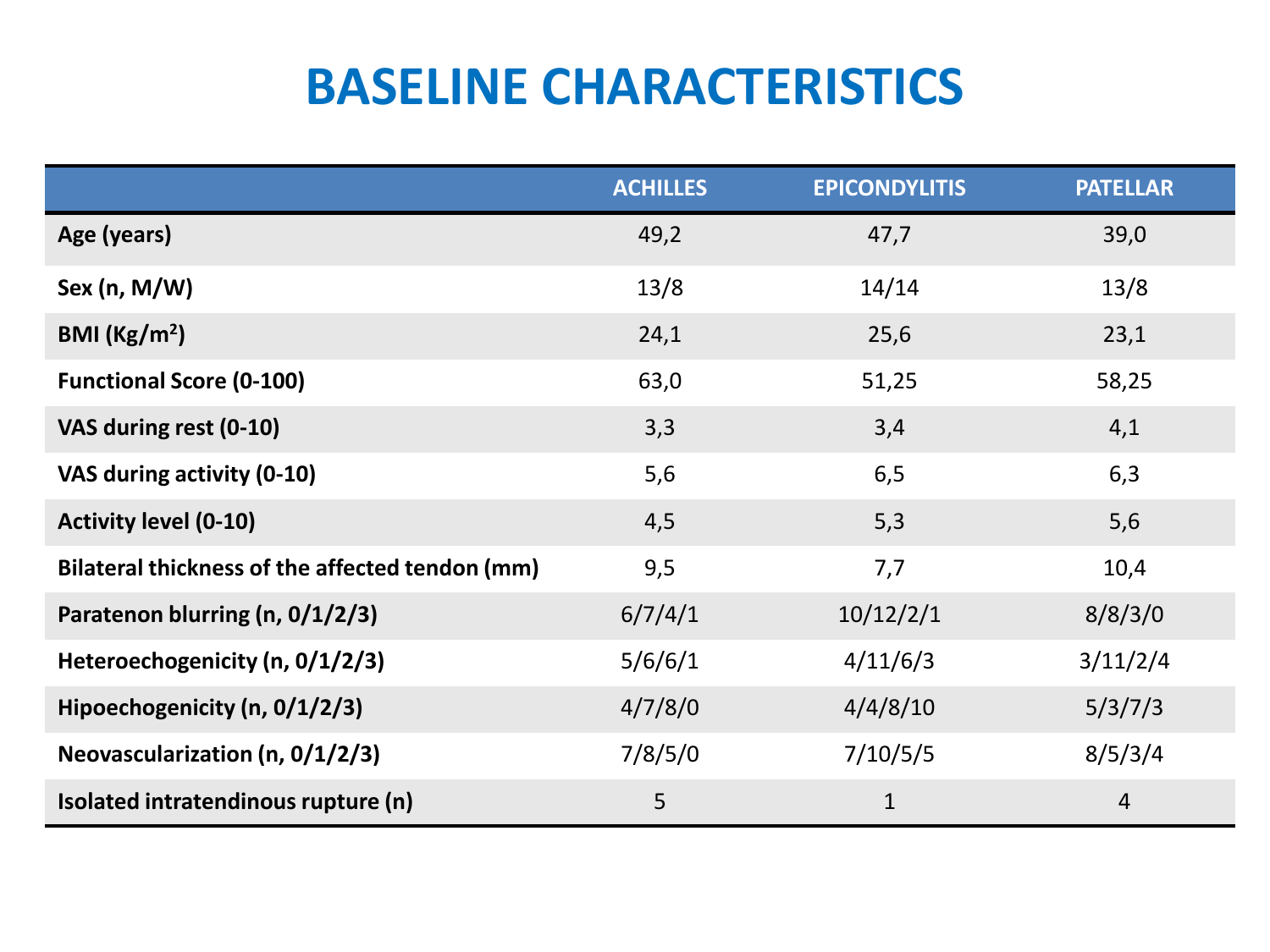### **RESULTS: PAIN (VAS)**

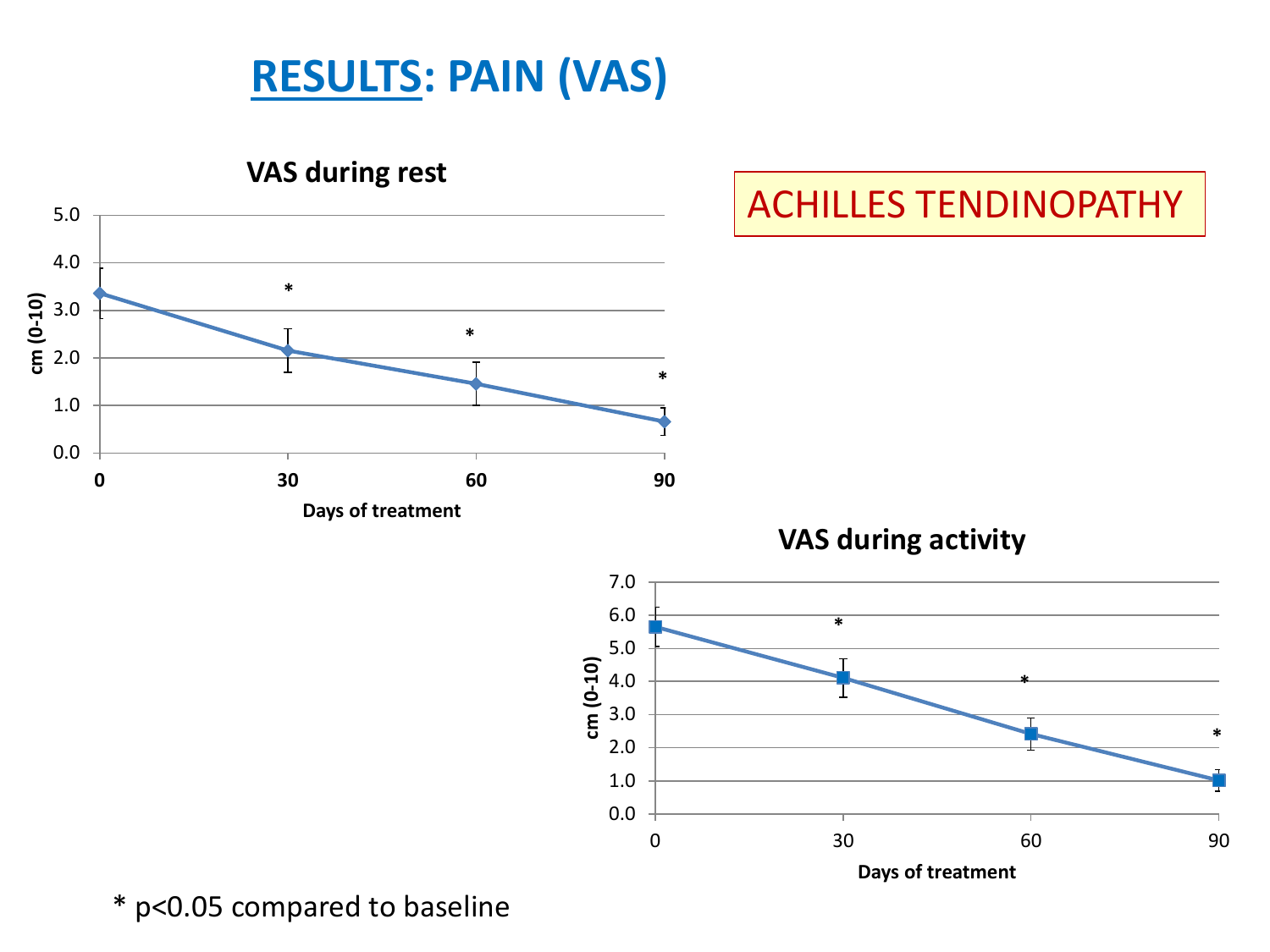### **RESULTS: FUNCTIONAL SCORE – ACTIVITY LEVEL**

![](_page_8_Figure_1.jpeg)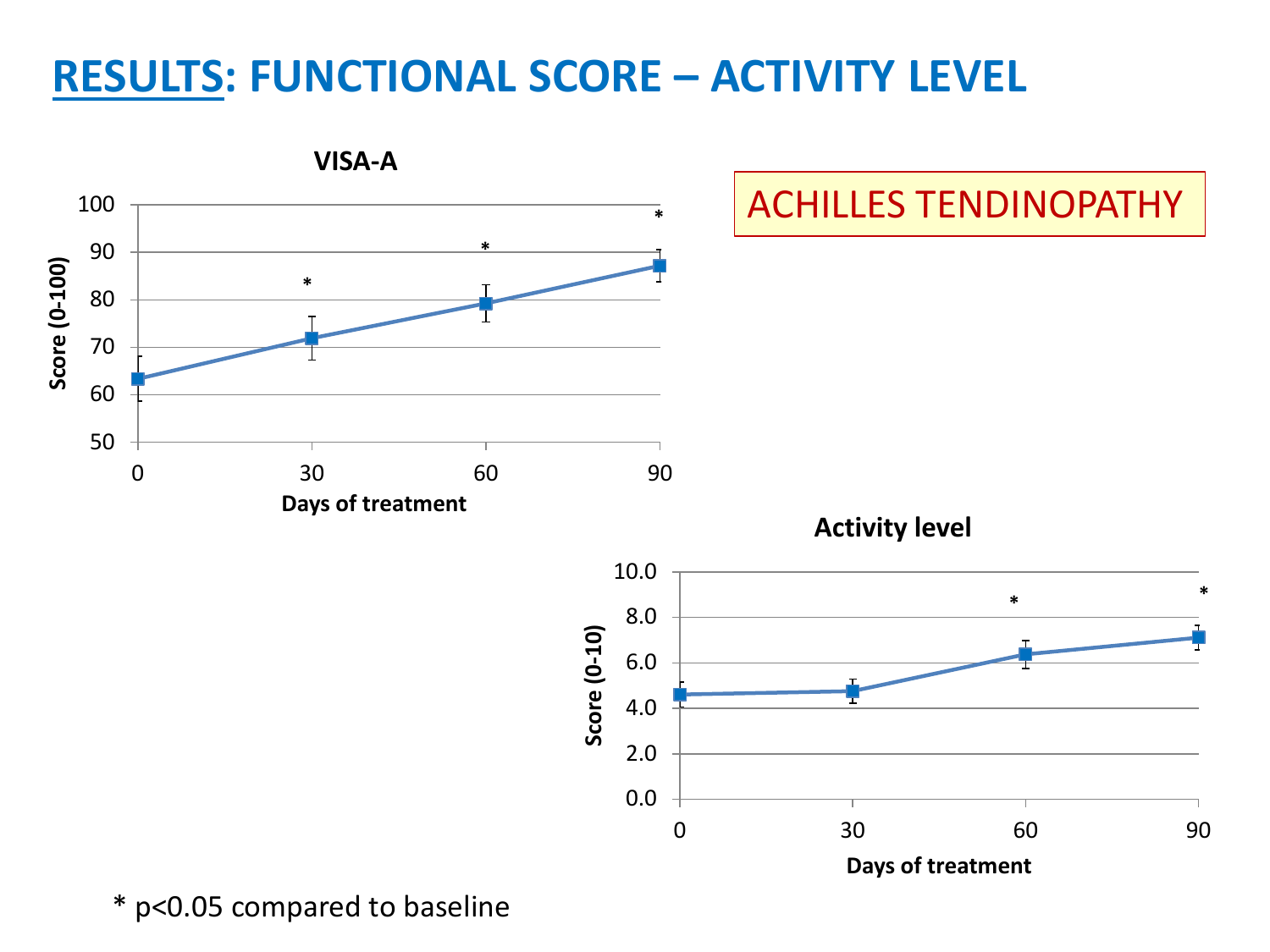### **RESULTS: PAIN (VAS)**

![](_page_9_Figure_1.jpeg)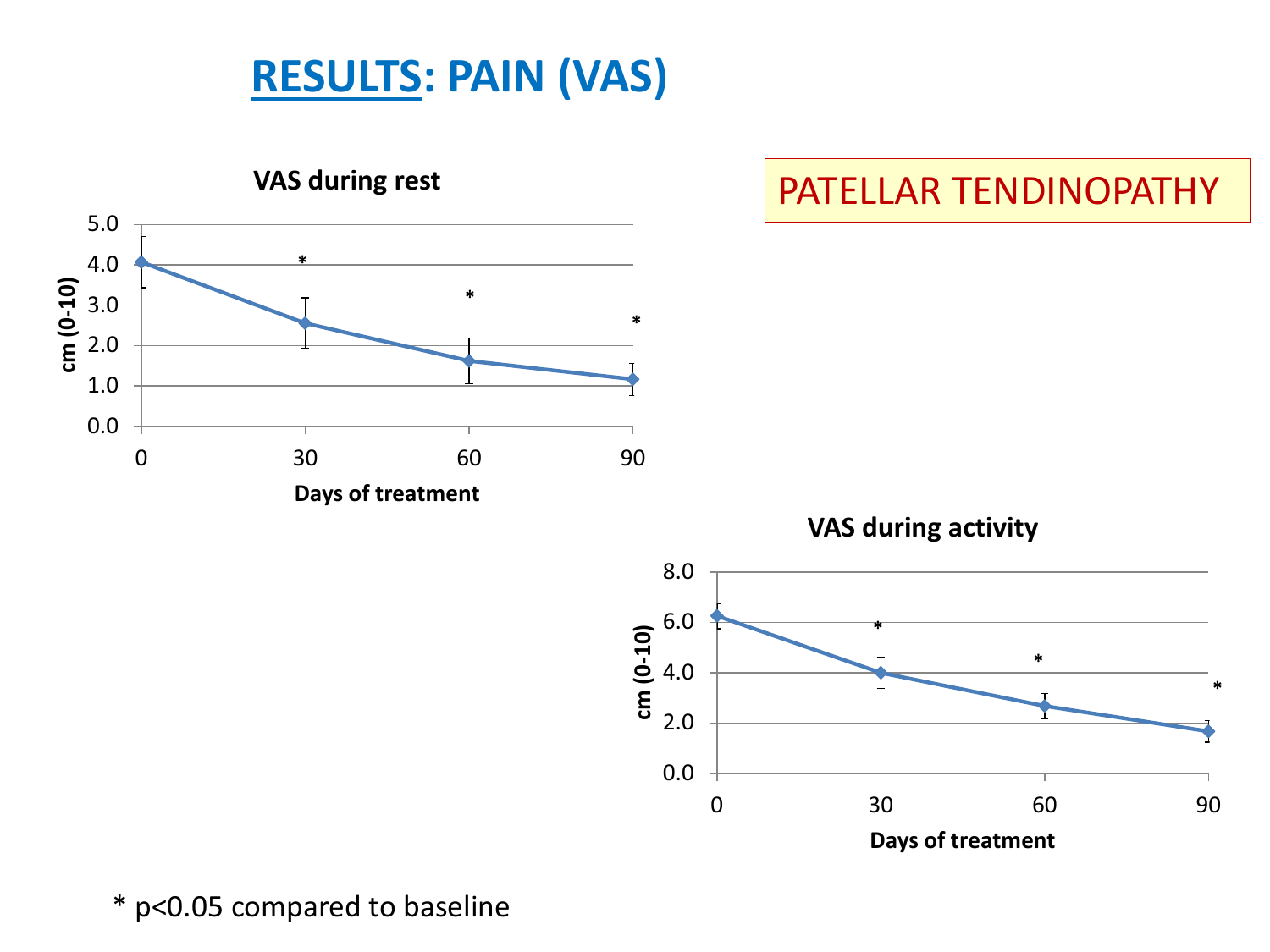### **RESULTS: FUNCTIONAL SCORE – ACTIVITY LEVEL**

![](_page_10_Figure_1.jpeg)

#### PATELLAR TENDINOPATHY

![](_page_10_Figure_3.jpeg)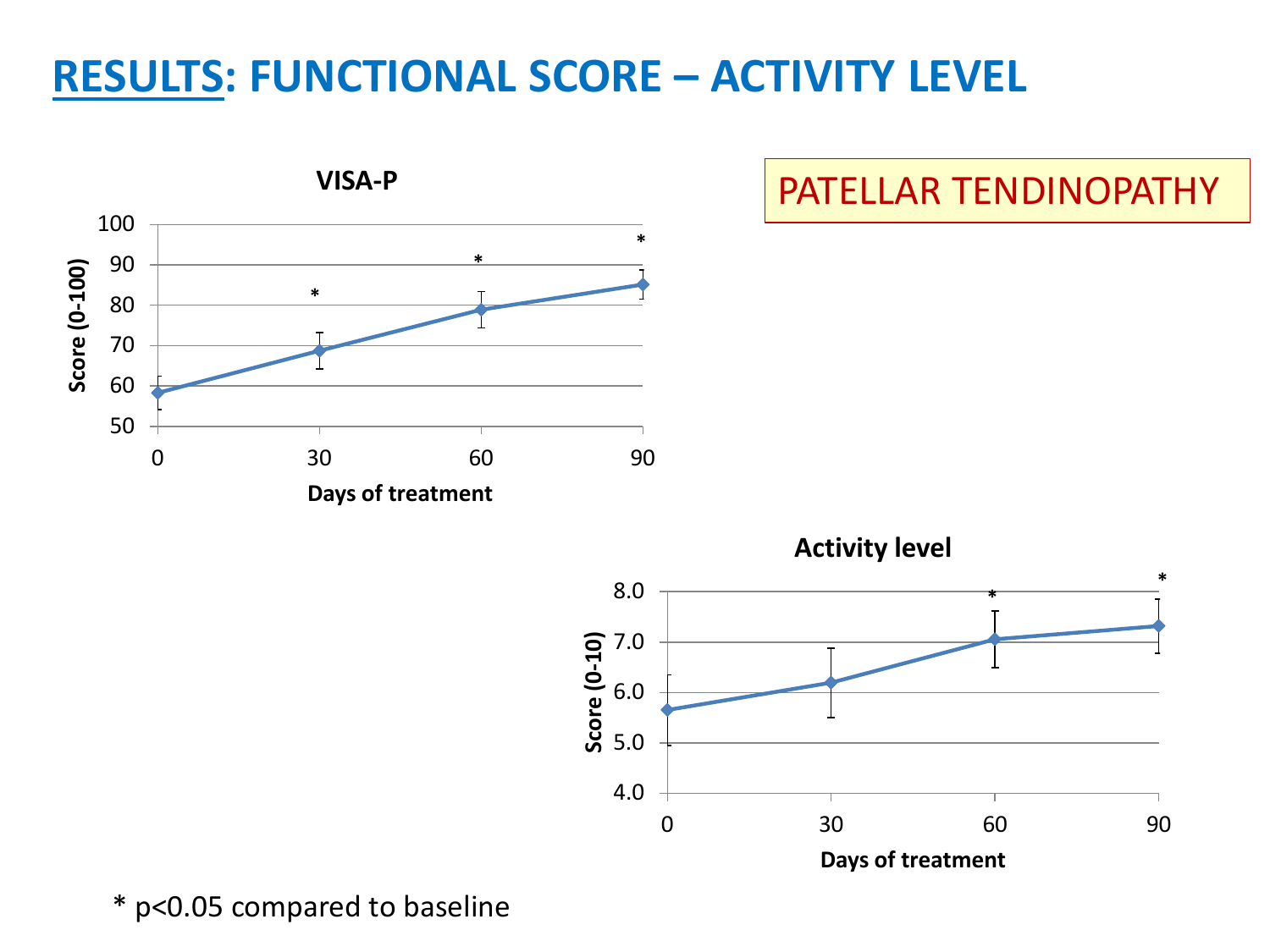### **RESULTS: PAIN (VAS)**

![](_page_11_Figure_1.jpeg)

EPICONDYLITIS

**VAS during activity**

![](_page_11_Figure_4.jpeg)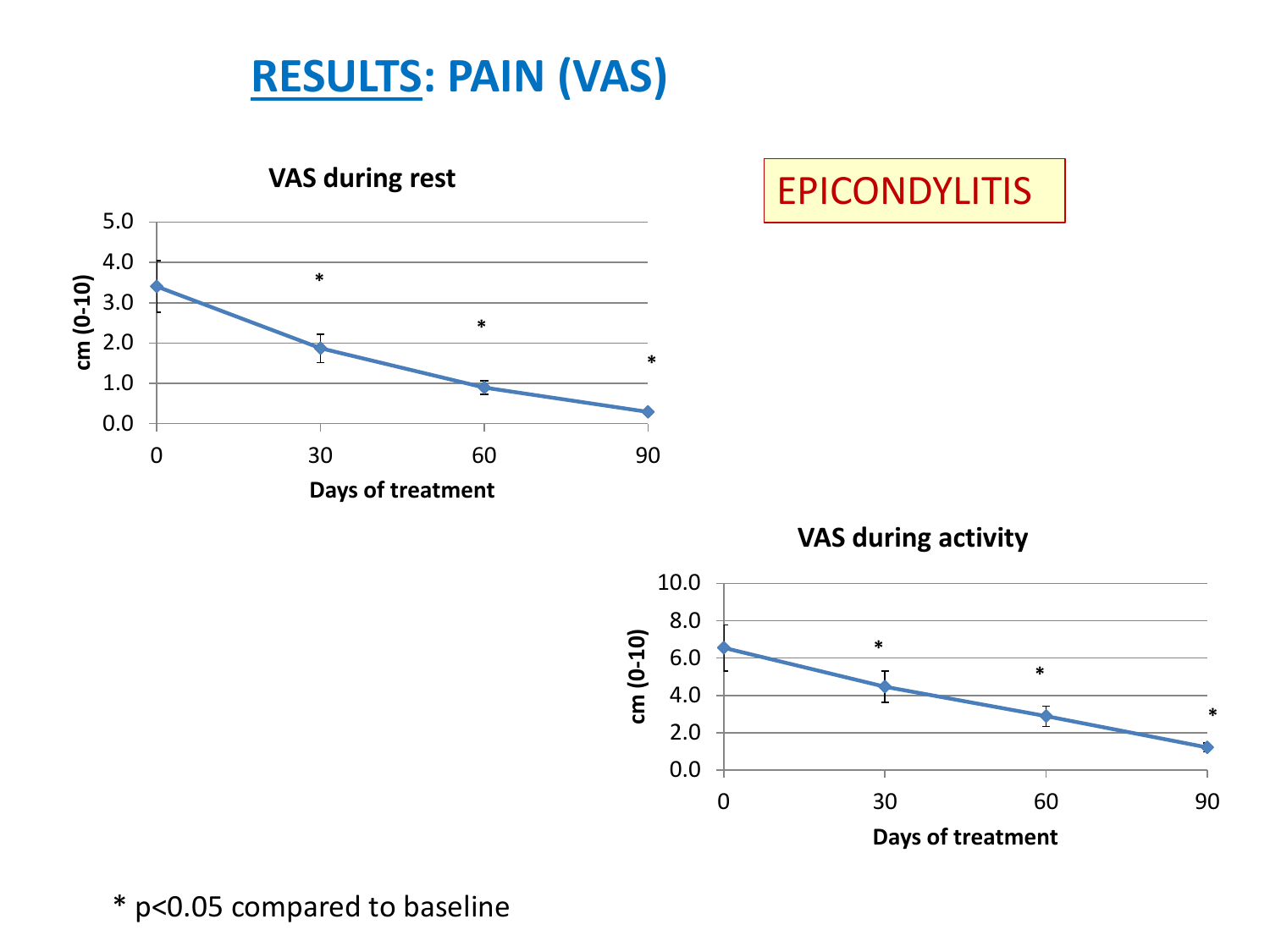### **RESULTS: FUNCTIONAL SCORE – ACTIVITY LEVEL**

![](_page_12_Figure_1.jpeg)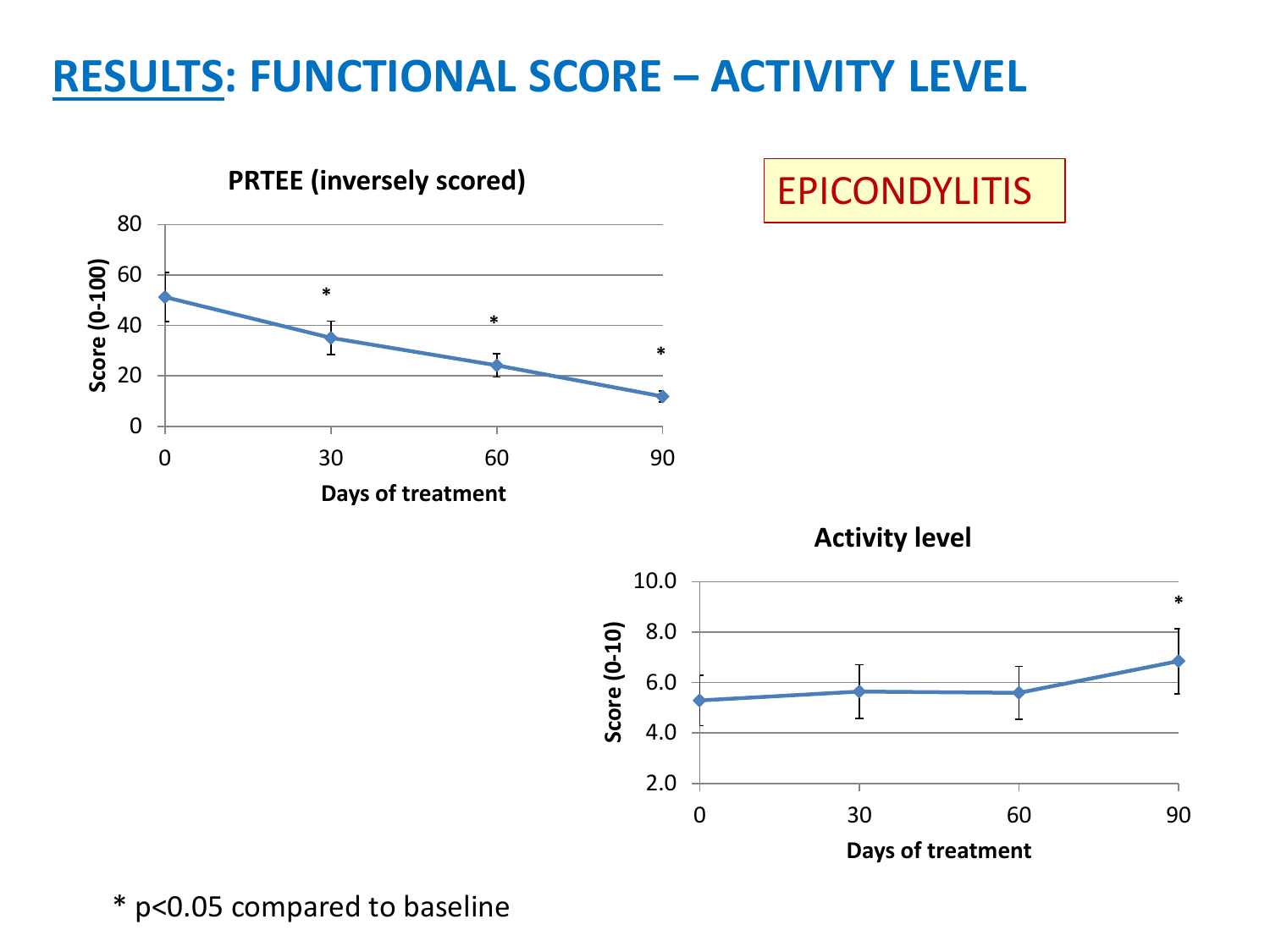#### ACHILLES TENDINOPATHY

![](_page_13_Figure_2.jpeg)

**Days of treatment**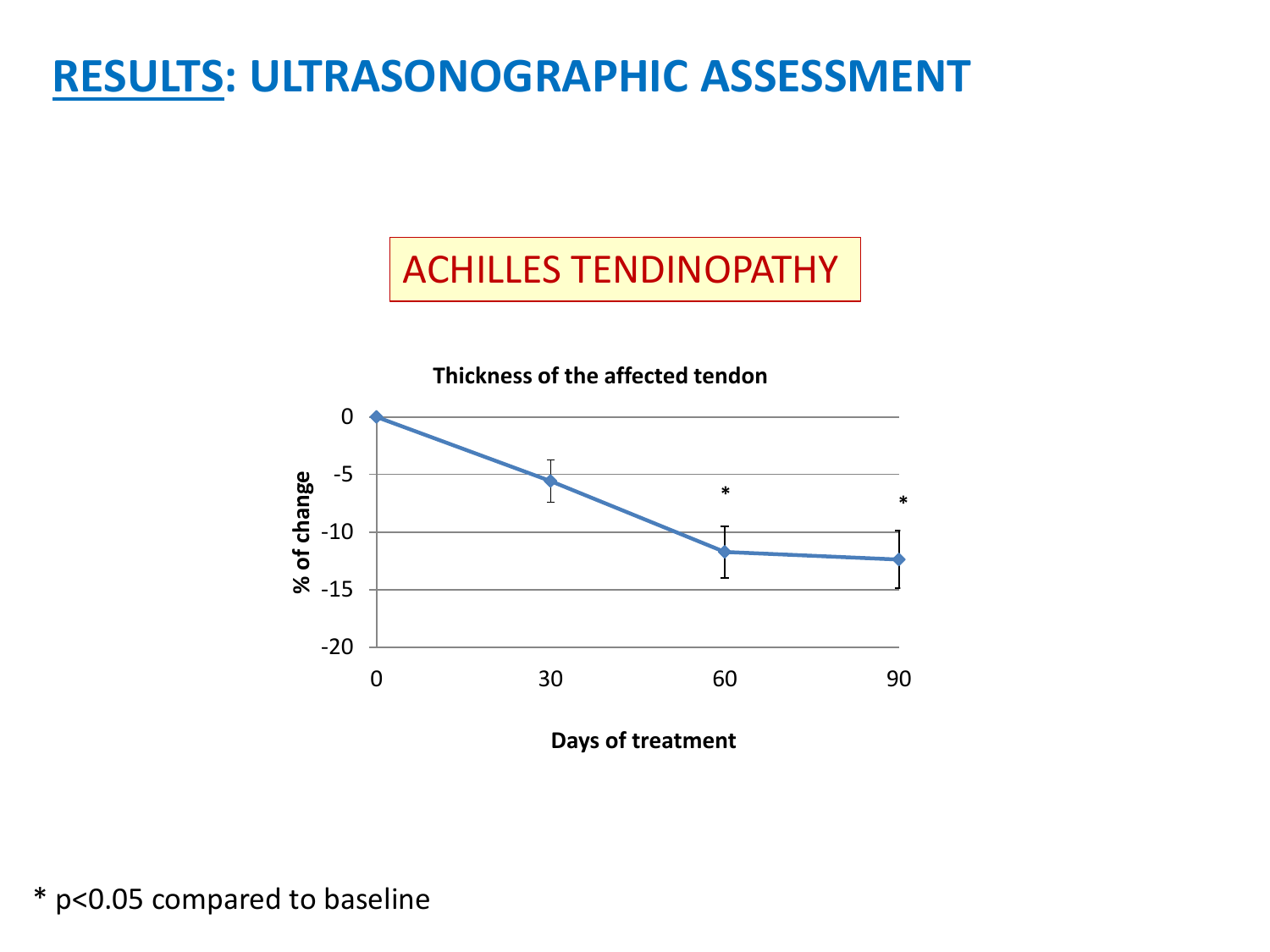#### ACHILLES TENDINOPATHY

![](_page_14_Figure_2.jpeg)

![](_page_14_Figure_3.jpeg)

![](_page_14_Figure_4.jpeg)

![](_page_14_Figure_5.jpeg)

**Neovascularization**

![](_page_14_Figure_7.jpeg)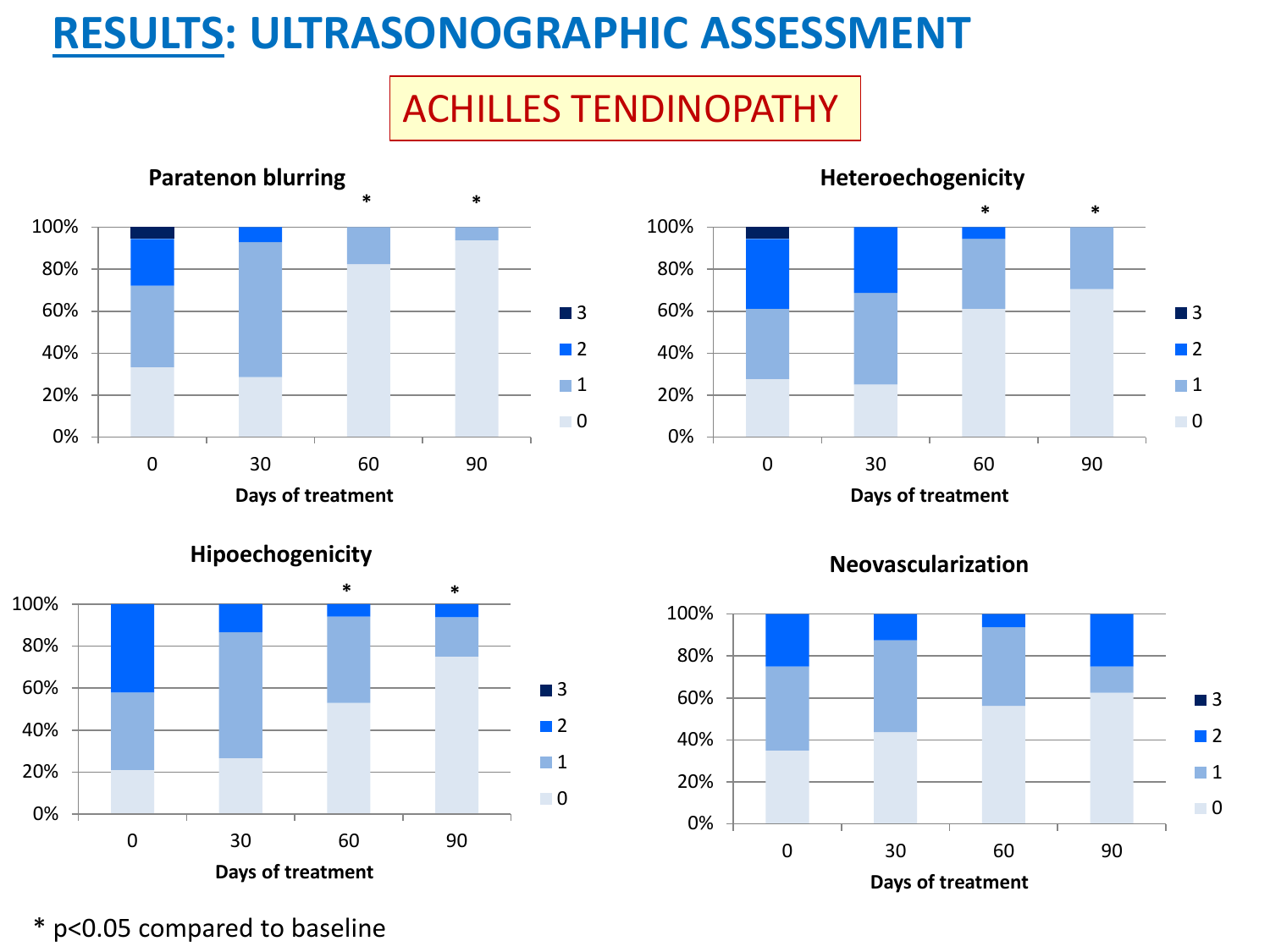#### PATELLAR TENDINOPATHY

![](_page_15_Figure_2.jpeg)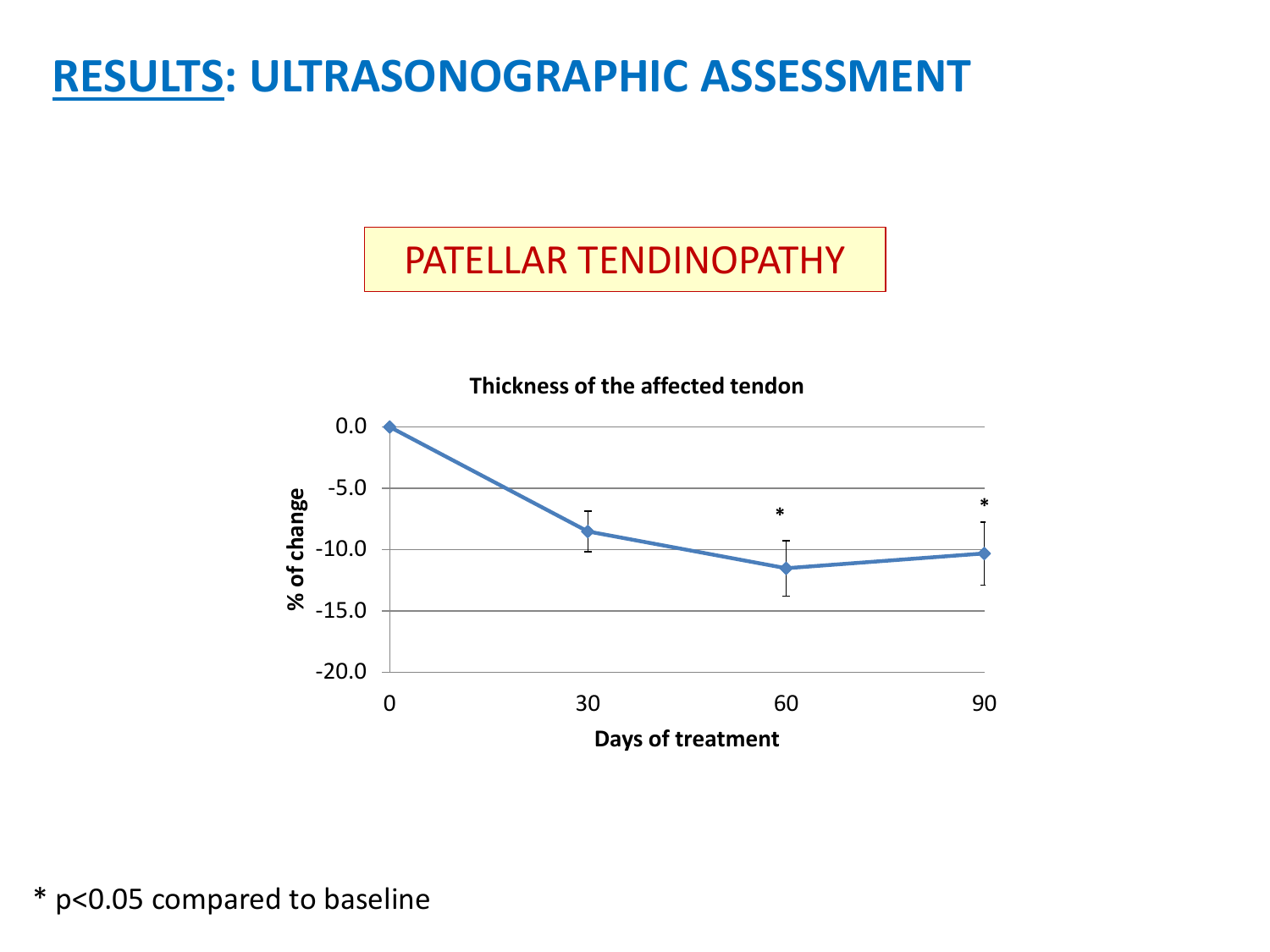#### PATELLAR TENDINOPATHTY

![](_page_16_Figure_2.jpeg)

#### **Paratenon blurring**

![](_page_16_Figure_4.jpeg)

#### **Heteroechogenicity**

![](_page_16_Figure_6.jpeg)

**Neovascularization**

![](_page_16_Figure_8.jpeg)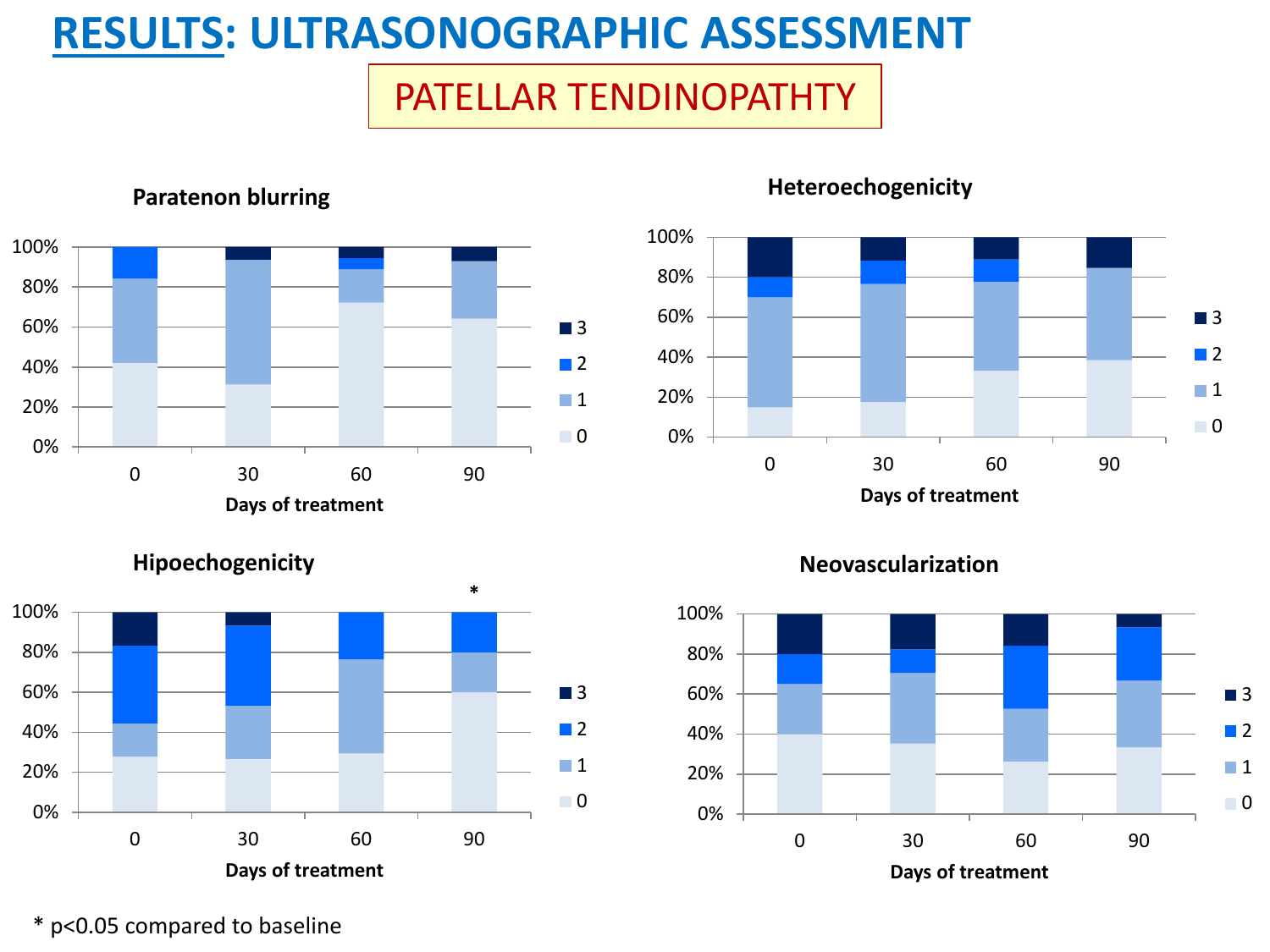#### EPICONDYLITIS

![](_page_17_Figure_2.jpeg)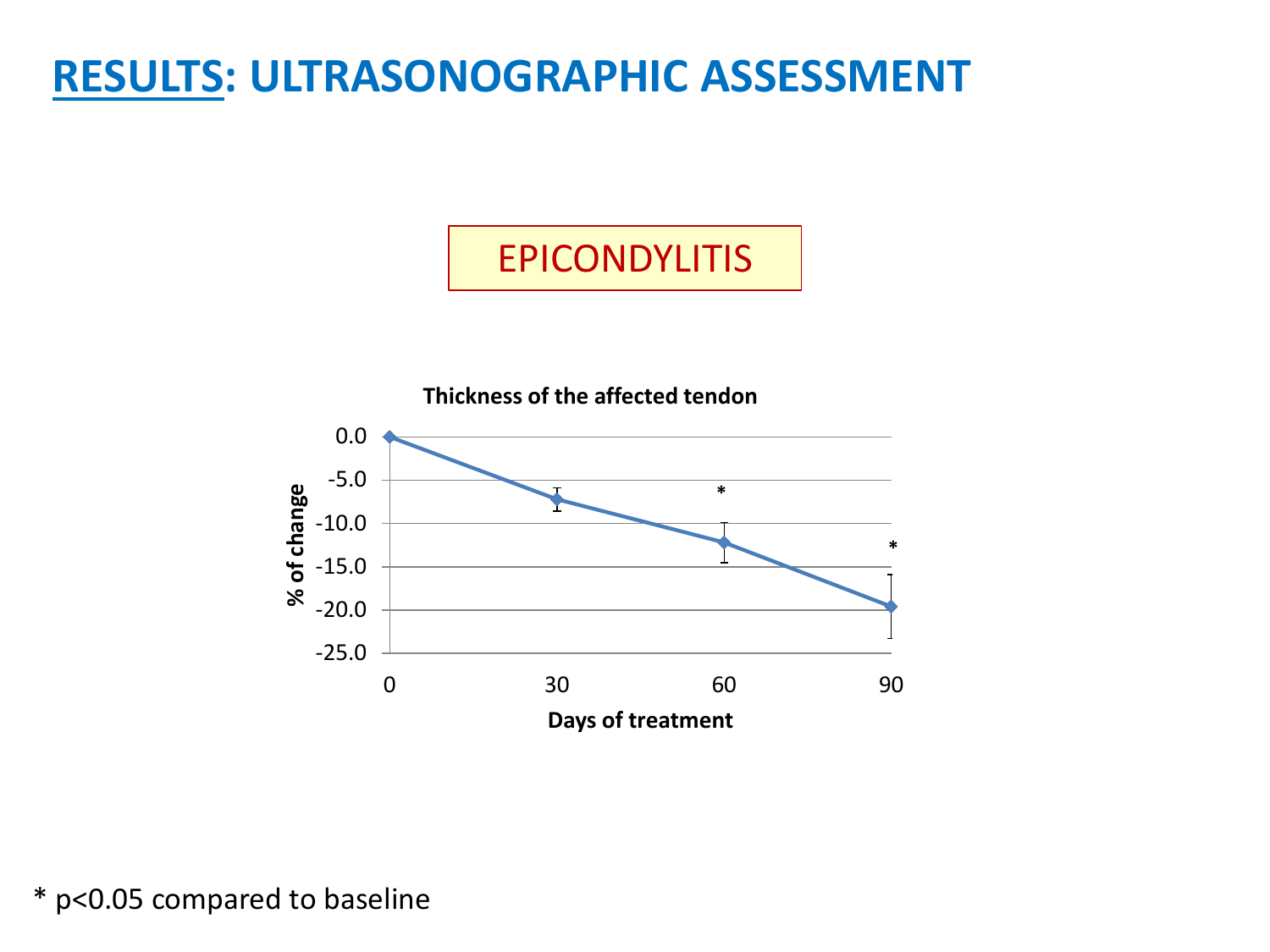### EPICONDYLITIS

![](_page_18_Figure_2.jpeg)

#### **Heteroechogenicity**

![](_page_18_Figure_4.jpeg)

![](_page_18_Figure_5.jpeg)

![](_page_18_Figure_6.jpeg)

**Neovascularization**

![](_page_18_Figure_8.jpeg)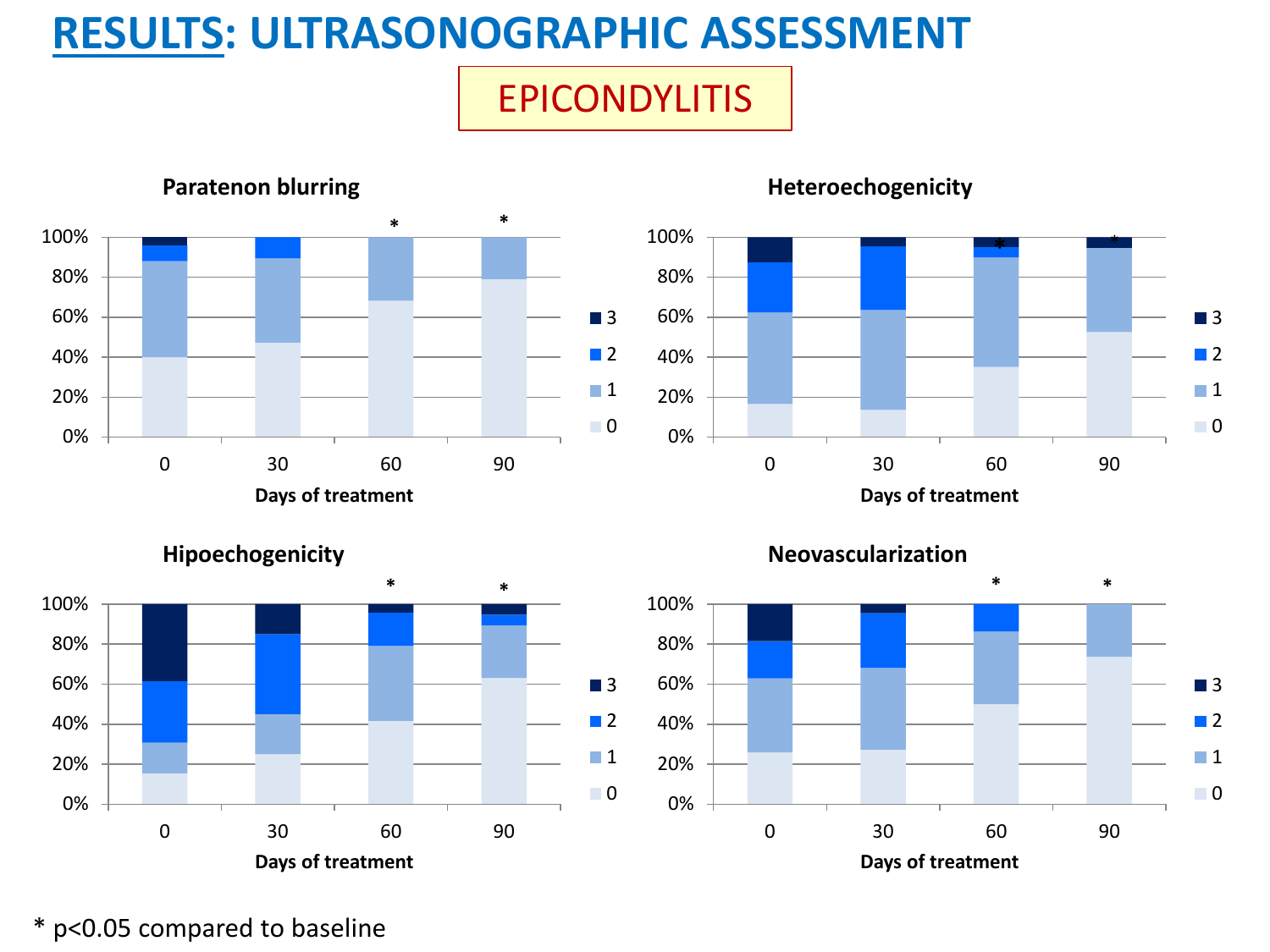![](_page_19_Figure_1.jpeg)

Thickness of the achilles tendon L: Baseline (0.67 cm). R: Final (0.60 cm)

![](_page_19_Picture_3.jpeg)

Achilles tendon showing hetero-hypoechogenecity and paratenon blurring

![](_page_19_Figure_5.jpeg)

Patellar tendon showing neovascularization (Power Doppler)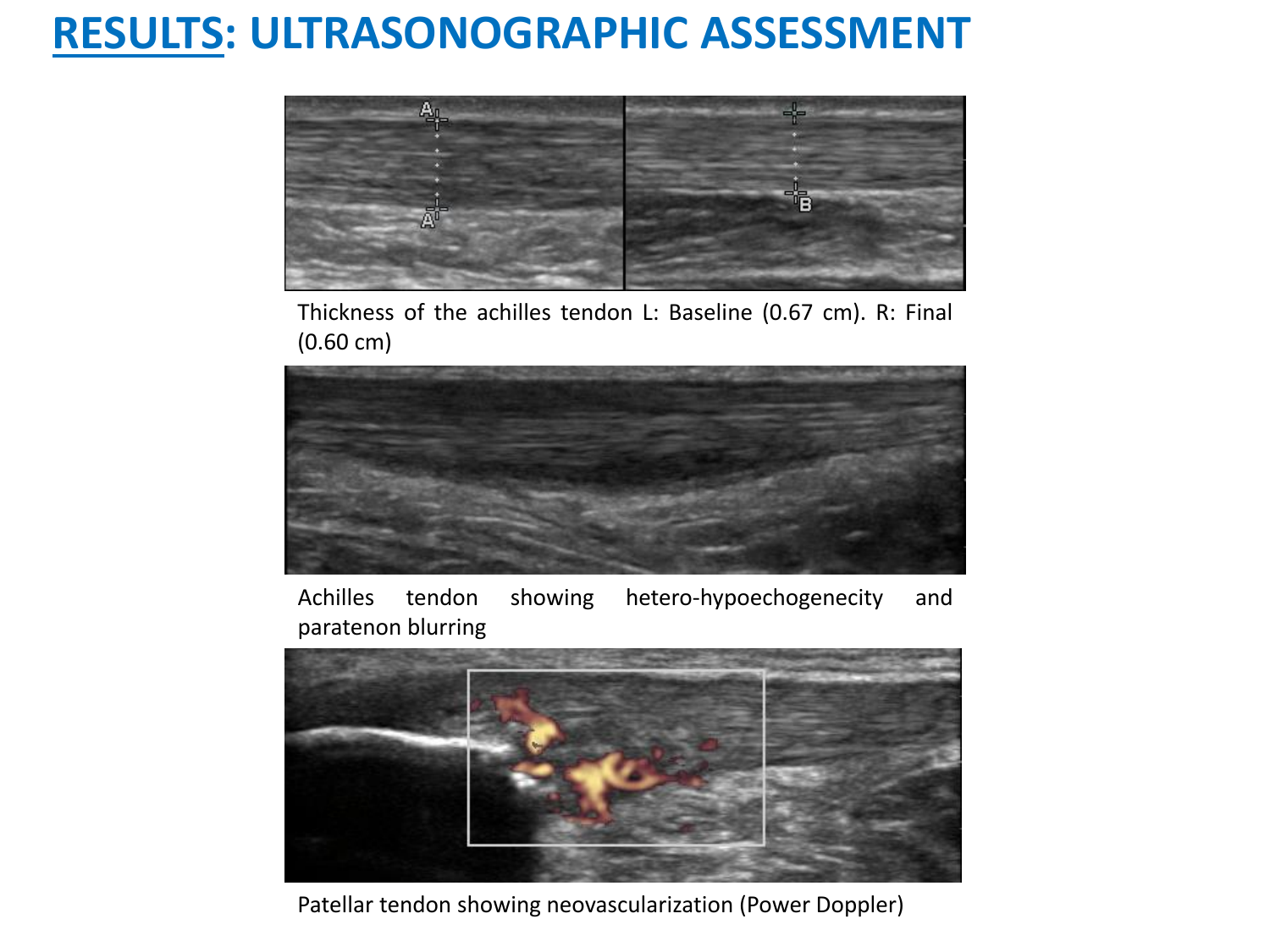### **RESULTS: ANALGESICS CONSUMPTION**

ACHILLES TENDINOPATHY

![](_page_20_Figure_2.jpeg)

EPICONDYLITIS

![](_page_20_Figure_4.jpeg)

#### **% of patients consuming analgesics**

![](_page_20_Figure_6.jpeg)

**PATFILAR TENDINOPATHY** 

Results are presented as the percentage of patients taking at least one dose of analgesics within the previous month to each visit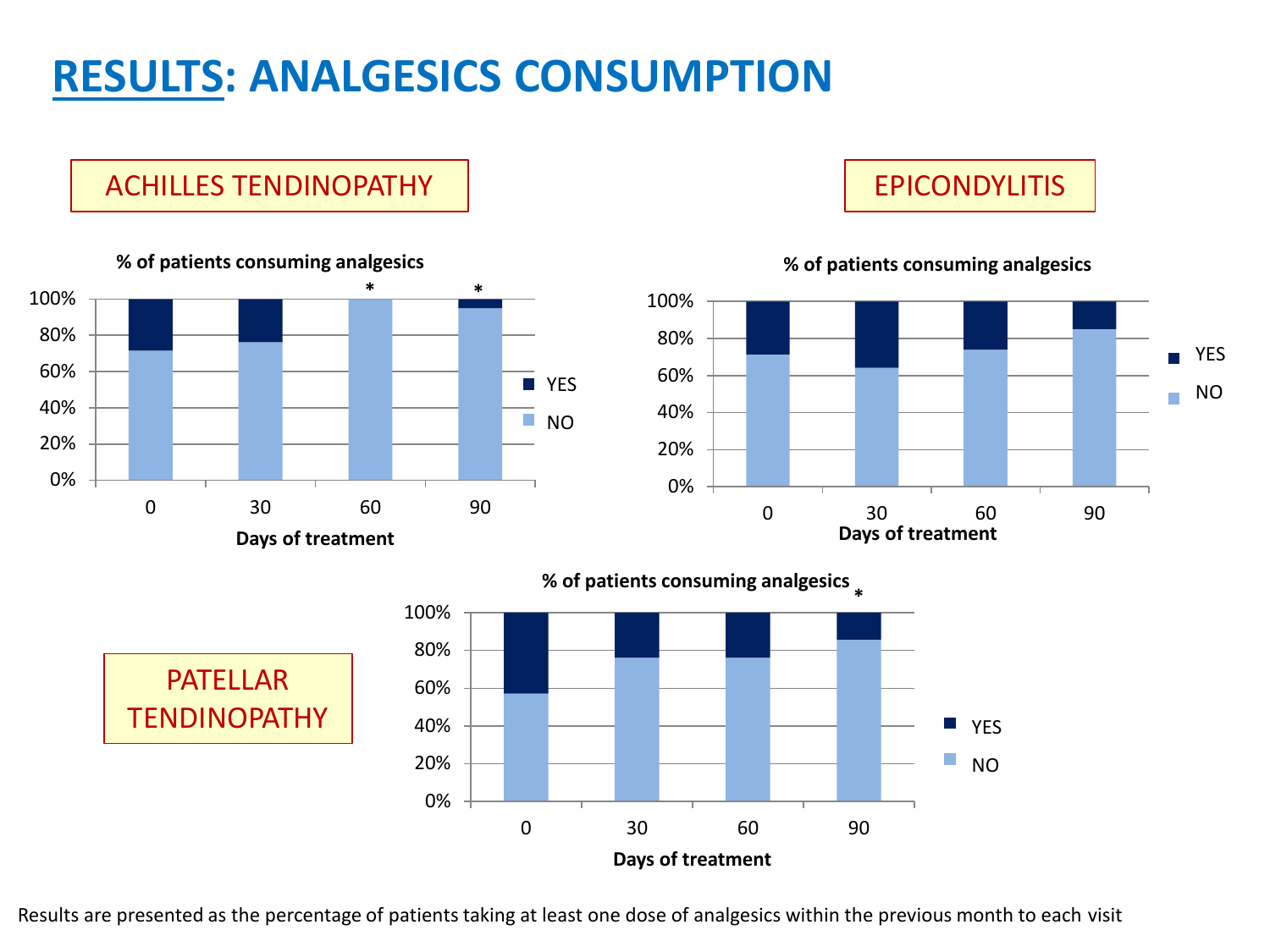## **RESULTS: PATIENT'S SATISFACTION**

#### ACHILLES TENDINOPATHY | EPICONDYLITIS

![](_page_21_Figure_2.jpeg)

**Patient's satisfaction**

#### **Patient's satisfaction**

![](_page_21_Figure_6.jpeg)

![](_page_21_Figure_7.jpeg)